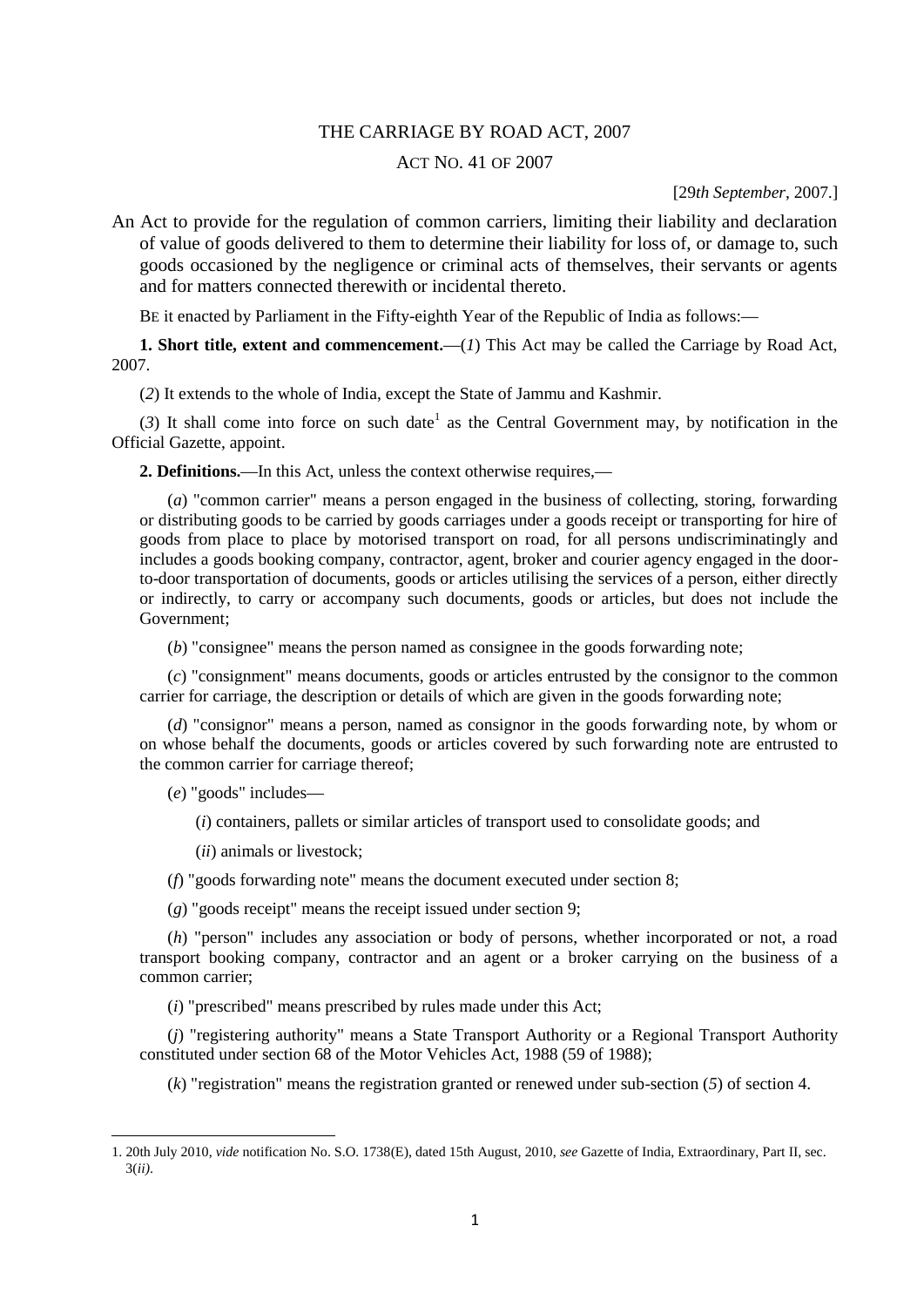**3. Persons not to engage in business of common carrier without registration.—**(*1*) No person shall engage in the business of a common carrier, after the commencement of this Act, unless he has been granted a certificate of registration.

(*2*) Any person who is engaged, whether wholly or partly, in the business of a common carrier, immediately before the commencement of this Act, shall,**—**

(*a*) apply for a registration within ninety days from the date of such commencement;

(*b*) cease to engage in such business on the expiry of one hundred and eighty days from the date of such commencement unless he has applied for registration and the certificate of registration has been granted by the registering authority.

**4. Application for grant or renewal of registration.—**(*1*) Any person, who is engaged or intends to engage in the business of a common carrier, shall apply for the grant or renewal of a certificate of registration for carrying on the business of common carrier to the registering authority.

(*2*) An application under sub-section (*1*) shall be made, to the registering authority having jurisdiction in the area in which the applicant resides or has his principal place of business stating that the application is for the main office, in such form and manner and accompanied by such fees payable to the registering authority as may be prescribed.

(*3*) An application for grant or renewal of certificate of registration for the main office shall contain the details of branch office, if any, to be operated outside the jurisdiction of the State or Union territory in which the main office is to be registered in such form and manner as may be prescribed:

Provided that an application for the purpose to open or close a branch office shall be made to the registering authority having jurisdiction over the main office.

(*4*) A registering authority shall, before granting or renewing a certificate of registration, satisfy itself that the applicant fulfills such conditions as may be prescribed.

(*5*) The registering authority may, on receipt of an application under sub-section (*2*) or sub-section (*3*) and after satisfying itself that the applicant fulfills the requirements of sub-section (*4*), grant the certificate of registration or renew it, as the case may be, for carrying on the business of a common carrier, in such form and subject to such conditions as may be prescribed:

Provided that no application for the grant or renewal of a certificate of registration shall be refused by the registering authority unless the applicant has been given an opportunity of being heard and the reasons for such refusal are given in writing by the registering authority within sixty days from the date of receipt of such application:

Provided further that if such refusal has not been communicated within sixty days of the date of application, the registering authority shall grant or renew certificate of registration within a further period of thirty days.

(*6*) A certificate of registration granted or renewed under sub-section (*5*) shall contain the details of branch offices to be operated in various States and Union territories, and shall be valid for a period of ten years from the date of such grant or renewal, as the case may be:

Provided that in the case of registration in respect of branch offices referred to in sub-section (*3*), the validity of such registration shall be restricted to the validity of the registration granted in respect of the main office.

(*7*) The holder of a certificate of registration shall**—**

(*a*) maintain a register in such form and manner as may be prescribed;

(*b*) for shifting the main office mentioned in the certificate of registration submit an application to the registering authority which granted the certificate of registration:

Provided that such registering authority shall grant or refuse permission for shifting the main office within thirty days from the date of receipt of such application and that no application for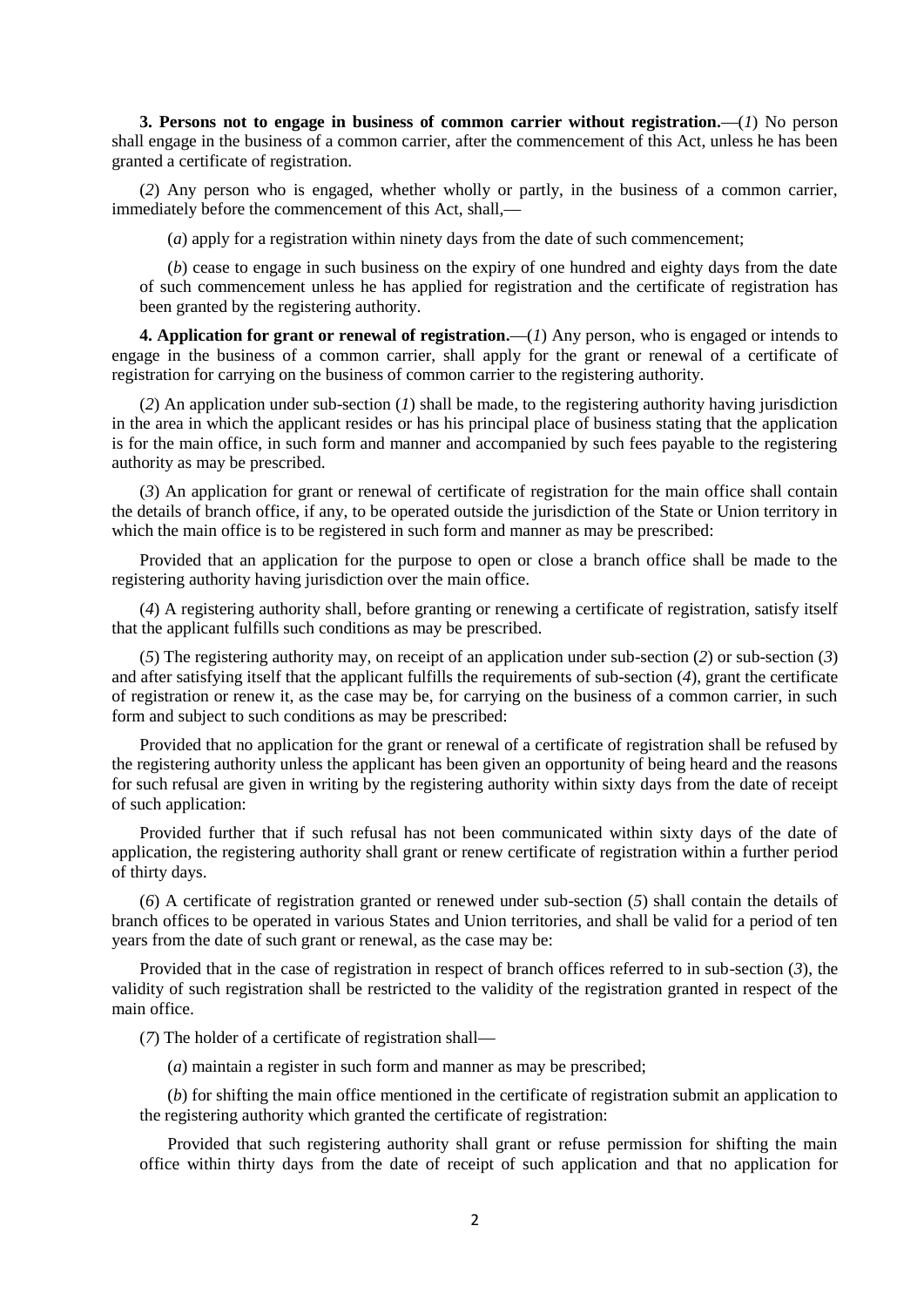shifting the main office shall be refused unless the applicant has been given an opportunity of being heard and reasons for such refusal are given in writing by the registering authority:

Provided further that in case the registering authority has not either granted or refused the permission within thirty days it shall be deemed that the permission for shifting has been granted;

(*c*) submit to the registering authority under whose jurisdiction the main office is located and the Transport Research Wing of the Ministry or Department of the Central Government dealing with road transport and highways such information and return as may be prescribed within one hundred and twenty days after the thirty-first day of March every year;

(*d*) display at a prominent place in its or its main office and each branch office, if any, a certificate of registration in original or certified copy thereof attested by the concerned registering authority, a notary or a Gazetted Officer of the Central or State Government.

(*8*) A common carrier shall not load the motor vehicle beyond the gross vehicle weight mentioned in the registration certificate whose registration number is mentioned in the goods forwarding note or goods receipt, and the common carrier shall not allow such vehicle to be loaded beyond the gross vehicle weight.

**5. Suspension or cancellation of registration.—(***1***) If the registering authority is satisfied that the** holder of certificate of registration has failed to comply with any of the provisions of sub-section (*7*) of section 4, it may give a notice by registered post or through electronic media or by any verifiable means to the holder of certificate of registration to rectify within a period of thirty days and in case such a holder fails to do so, it may revoke the certificate of registration on completion of enquiry.

(*2*) If a complaint is received by the registering authority against a common carrier from a consignor in respect of,**—**

(*i*) non-issuance of receipt of goods;

(*ii*) non-disclosure of the whereabouts of the goods in transit when asked by the consignor or consignee; or

(*iii*) detention of goods for delivery without valid reasons; or

(*iv*) demand for unreasonable additional charges at the time of delivery, which were neither disclosed nor agreed upon between the consignor and the consignee earlier; or

(*v*) non-payment of charges agreed and payable to truck-owners,

it may give a notice by registered post or through electronic media or by any other verifiable means to the holder of certificate of registration to rectify the same within a period of thirty days and in case such holder fails to do so, it may revoke certificate of registration for a period as may be prescribed under the rules on completion of that enquiry.

(*3*) If the registering authority or any other authority so authorised under the Motor Vehicles Act, 1988 (59 of 1988) has received proof of violation of provision of sub-section (*8*) of section 4, it shall be competent to impose the penalty prescribed under section 194 of the Motor Vehicles Act, 1988 on the common carrier, notwithstanding the fact that such penalty have been already imposed on and realised from the driver or the owner of the goods vehicle or the consignor, as the case may be.

(*4*) Any action for revocation of certificate of registration shall not be taken under sub-sections (*1*) and (*2*) unless the holder of the certificate of registration is given an opportunity of being heard in the enquiry and reasons for such action are given in writing by the registering authority.

(*5*) The registering authority in whose jurisdiction the main office of the common carrier is located shall be competent to take action under sub-sections (*1*) and (*2*) and any other registering authority who has noticed the violations or has received complaints under the said sub-sections, shall report such matter to the registering authority having jurisdiction over the main office.

(*6*) When the certificate of registration is revoked, the holder of the certificate of registration shall surrender the certificate of registration to the registering authority within a period of thirty days and it would be incumbent on the holder of the certificate of registration to complete the delivery and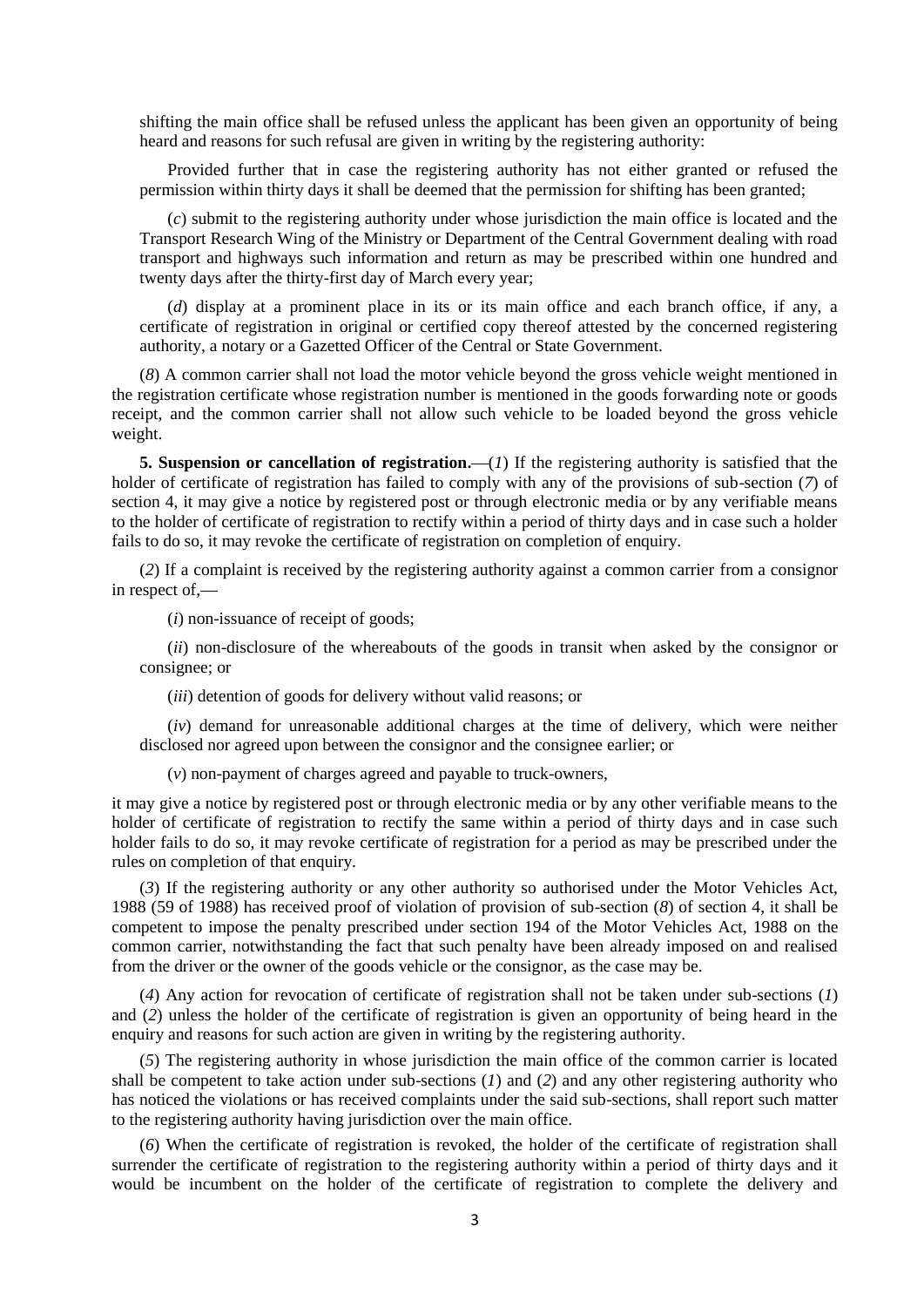transactions in respect of the consignments already accepted by the common carrier from any consignor prior to the revocation of the certificate of registration.

(*7*) The holder of a certificate of registration may, at any time, surrender the certificate to the registering authority which granted the registration and on such surrender the registering authority shall, after obtaining declaration from the holder of the certificate of registration that no liability is outstanding against him and that he shall discharge such liability, if held liable, revoke the certificate of registration:

Provided that if the surrender is in respect of a branch office, the endorsement in respect of the branch office shall be deleted from the certificate of registration and such deletion shall be notified by the registering authority having jurisdiction over the main office to such other authorities as may be prescribed.

**6. Appeal.—**(*1*) Any person aggrieved by an order of the registering authority refusing to grant or renew a certificate of registration or suspending or revoking a registration under this Act, may, within sixty days from the date of such order, appeal to the State Transport Appellate Tribunal constituted under sub-section (*2*) of section 89 of the Motor Vehicles Act, 1988 (59 of 1988).

(*2*) An appeal under sub-section (*1*) shall be preferred in duplicate in the form of a memorandum setting forth the grounds of objection to the order of the registering authority and shall be accompanied by such fee as may be prescribed.

(*3*) Without prejudice to the provisions of sub-sections (*1*) and (*2*), the provisions of sub-sections (*1*) and (*2*) of section 89 of the Motor Vehicles Act, 1988 (59 of 1988), as in force immediately before the commencement of this Act, with regard to appeal, shall, as far as may, apply to every appeal as if the provisions aforesaid were enacted by this Act subject to the modification that any reference therein to the "permit" shall be construed as a reference to the "registration".

**7. Submission of annual return.—**The State Transport Authority in respect of each State or Union territory shall submit annually to the Ministry or Department of the Central Government dealing with road transport and highways a consolidated annual return giving the details of the goods carried by the common carriers in that State or the Union territory, as the case may be, on the basis of the returns received from the holders of the registration as specified under clause (*c*) of sub-section (*7*) of section 4.

**8. Goods forwarding note.—**(*1*) Every consignor shall execute a goods forwarding note, in such form and manner as may be prescribed, which shall include a declaration about the value of the consignment and goods of dangerous or hazardous nature.

(*2*) The consignor shall be responsible for the correctness of the particulars furnished by him in the goods forwarding note.

(*3*) The consignor shall indemnify the common carrier against any damage suffered by him by reason of incorrectness or incompleteness of the particulars on the goods forwarding note.

**9. Goods receipt.—**(*1*) A common carrier shall,**—**

(*a*) in case where the goods are to be loaded by the consignor, on the completion of such loading; or

(*b*) in any other case, on the acceptance of the goods by him, issue a goods receipt in such form and manner as may be prescribed.

(*2*) The goods receipt shall be issued in triplicate and the original shall be given to the consignor.

(*3*) The goods receipt shall be *prima facie* evidence of the weight or measure and other particulars of the goods and the number of packages stated therein.

(*4*) The goods receipt shall include an undertaking by the common carrier about the liability under section 10 or section 11.

**10. Liability of common carrier.—**(*1*) The liability of the common carrier for loss of, or damage to any consignment, shall be limited to such amount as may be prescribed having regard to the value, freight and nature of goods, documents or articles of the consignment, unless the consignor or any person duly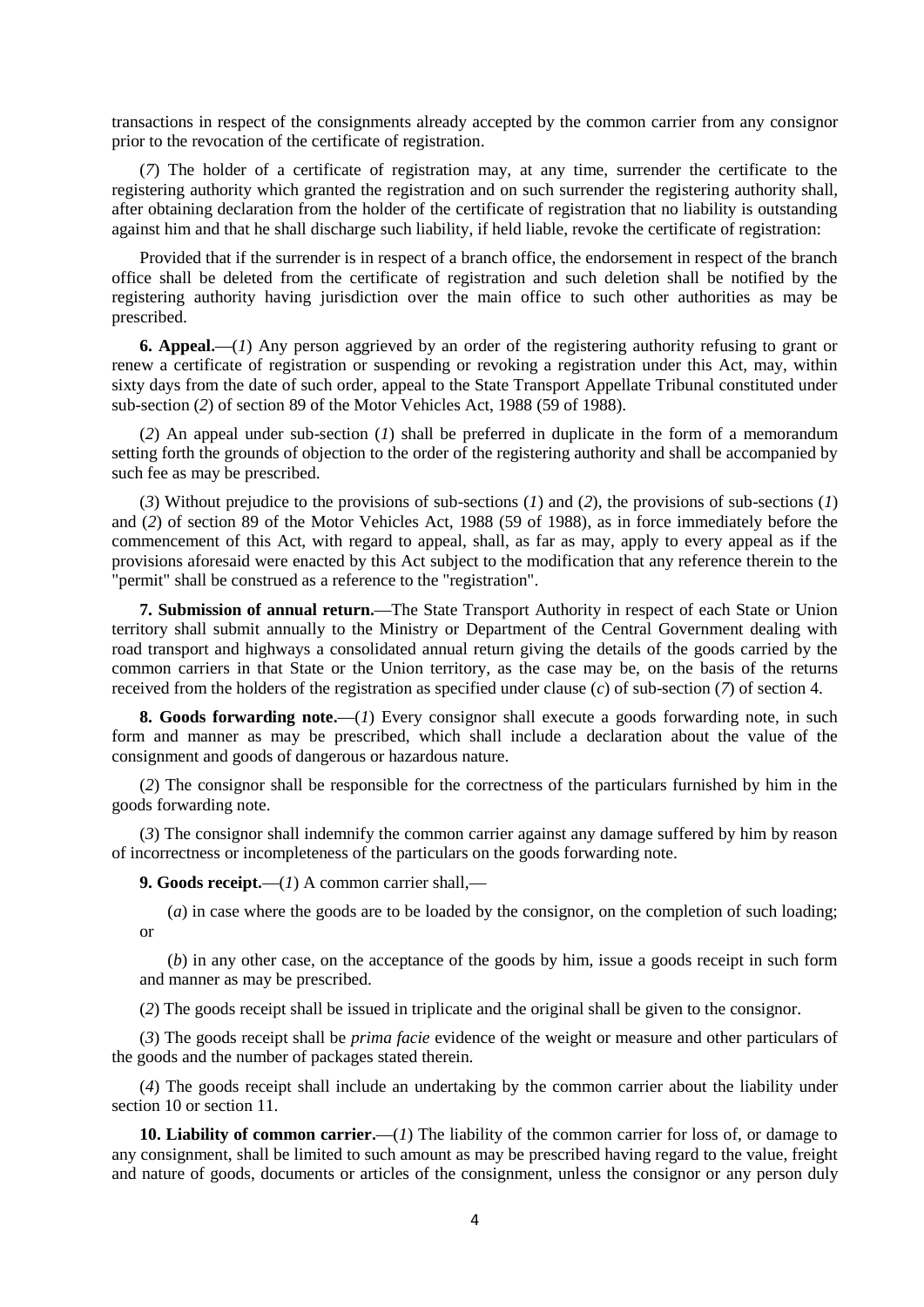authorised in that behalf have expressly undertaken to pay higher risk rate fixed by the common carrier under section 11.

(*2*) The liability of the common carrier in case of any delay up to such period as may be mutually agreed upon by and between the consignor and the common carrier and specifically provided in the goods forwarding note including the consequential loss or damage to such consignment shall be limited to the amount of freight charges where such loss, damage or delay took place while the consignment was under the charge of such carrier:

Provided that beyond the period so agreed upon in the goods forwarding note, compensation shall be payable in accordance with sub-section (*1*) or section 11:

Provided further that the common carrier shall not be liable if such carrier proves that such loss of, or damage to, the consignment or delay in delivery thereof, had not taken place due to his fault or neglect or that of his servants or agents thereof.

**11. Rates of charge to be fixed by common carrier for carriage of consignment at a higher risk rate.—**Every common carrier may require payment for the higher risk undertaken by him in carrying a particular consignment at such rate of charge as he may fix and correspondingly, his liability would be in accordance with the terms as may be agreed upon with the consignor:

Provided that to entitle such carrier to claim payment at a rate higher than his ordinary rate of charge, he should have exhibited a printed or written notice, in English and the vernacular language of the State, of the higher rate of charge in the place or premises where he carries on the business of common carrier.

**12. Conditions limiting exonerating the liability of the common carrier.—**(*1*) Every common carrier shall be liable to the consignor for the loss or damage to any consignment in accordance with the goods forwarding note, where such loss or damage has arisen on account of any criminal act of the common carrier, or any of his servants or agents.

(*2*) In any suit brought against the common carrier for the loss, damage or non-delivery of consignment, it shall not be necessary for the plaintiff to prove that such loss, damage or non-delivery was owing to the negligence or criminal act of the common carrier, or any of his servants or agents.

(*3*) Where any consignment has been detained for examination or scrutiny by a competent authority and upon such examination or scrutiny it is found that certain prohibited goods or goods on which due tax was not paid or insufficiently paid have been entrusted to the common carrier by the consignor which have not been described in the goods forwarding note, the cost of such examination or scrutiny shall be borne by the consignor and the common carrier shall not be liable for any loss, damage or deterioration caused by such detention of the consignment for examination or scrutiny:

Provided that the onus of proving that such incorrect description of goods in the goods forwarding note was received from the consignor shall be on the common carrier.

*Explanation***.—**For the purposes of this section, "competent authority" means any person or authority who is empowered to examine or scrutinise goods by or under any law for the time being in force to secure compliance of provisions of that law.

**13. Provision for carriage of goods of dangerous or hazardous nature to human life.—**(*1*) No goods of dangerous or hazardous nature to human life shall be carried by a common carrier except in accordance with such procedure and after complying with such safeguards as may be prescribed.

(*2*) The Central Government may, by rules made in this behalf, specify the goods of dangerous or hazardous nature to human life and the label or class of labels to be carried in, or displayed on, the motor vehicle or such goods in the course of transportation.

(*3*) Notwithstanding anything contained in any other law for the time being in force, every common carrier shall scrutinise and ensure before starting transportation of any consignment containing goods of dangerous or hazardous nature to human life that the consignment is covered by, one or more insurance policies under a contract of insurance in respect of such goods providing relief in case of death or injury to a person or damage to any property or the consignment, if an accident takes place.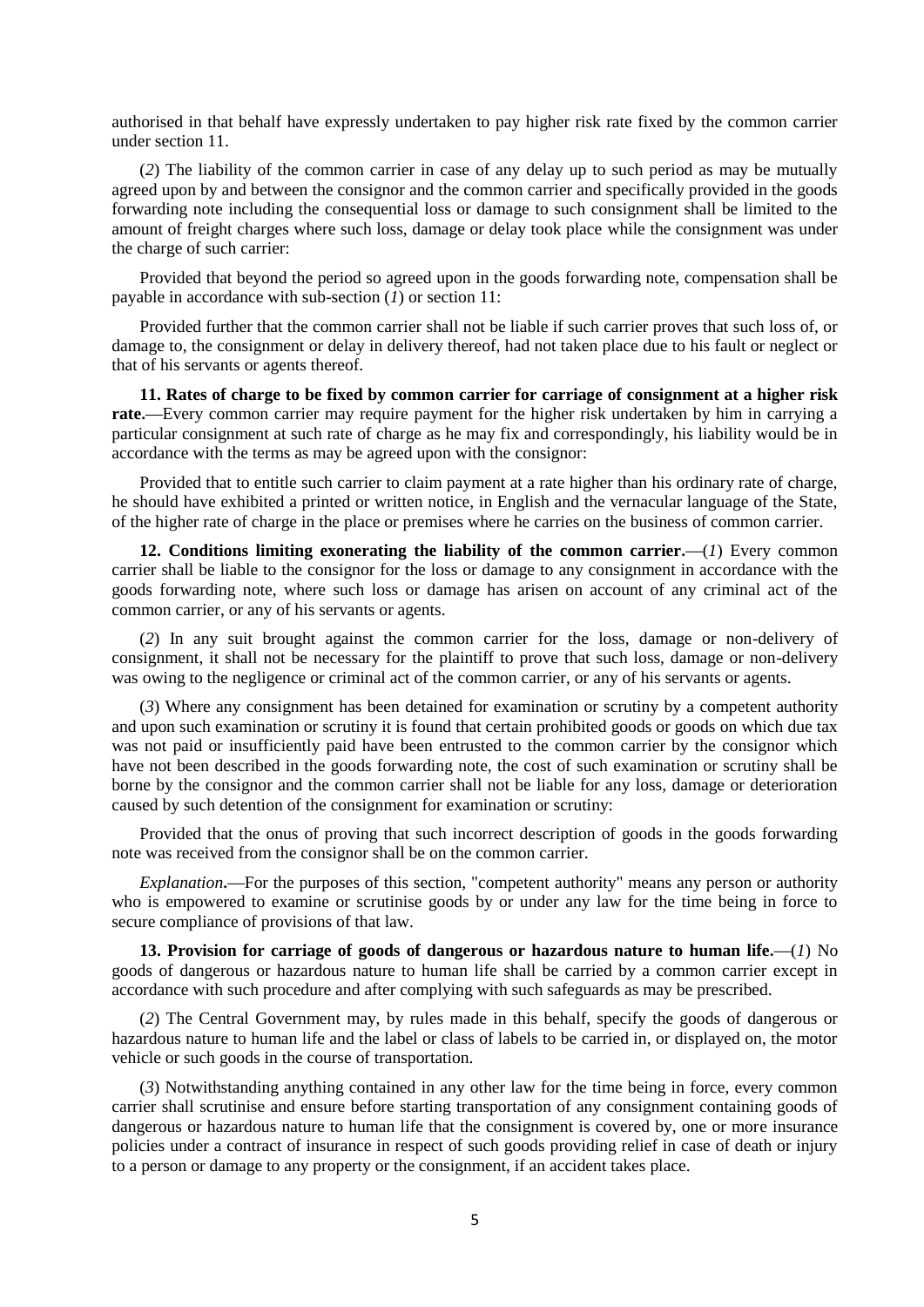**14. Power of Central Government to prohibit carriage of certain class of goods.—**The Central Government may, by notification in the Official Gazette, specify, in public interest, the goods or class or classes of goods which shall not be carried by a common carrier.

**15. Right of common carrier in case of consignee's default.—**(*1*) If the consignee fails to take delivery of any consignment of goods within a period of thirty days from the date of notice given by the common carrier, such consignment may be deemed as unclaimed:

Provided that in case of perishable consignment, the period of thirty days shall not apply and the consignment shall be deemed unclaimed after a period of twenty-four hours of service of notice or any lesser period as may be mutually agreed to by and between the common carrier and the consignor.

(*2*) In the case of an unclaimed consignment under sub-section (*1*), the common carrier may,**—**

(*a*) if such consignment is perishable in nature, have the right to sell the consignment; or

(*b*) if such consignment is not perishable in nature, cause a notice to be served upon the consignee or upon the consignor if the consignee is not available, requiring him to remove the goods within a period of fifteen days from the date of receipt of the notice and in case of failure to comply with the notice, the common carrier shall have the right to sell such consignment without any further notice to the consignee or the consignor, as the case may be.

(*3*) The common carrier shall, out of the sale proceeds received under sub-section (*2*), retain a sum equal to the freight, storage and other charges due including expenses incurred for the sale, and the surplus, if any, from such sale proceeds shall be returned to the consignee or the consignor, as the case may be.

(*4*) Unless otherwise agreed upon between the common carrier and consignor, the common carrier shall be entitled to detain or dispose off the consignment in part or full to recover his dues in the event of the consignee failing to make payment of the freight and other charges payable to the common carrier at the time of taking delivery.

**16. Notice for institution of a suit.—**No suit or other legal proceeding shall be instituted against a common carrier for any loss of, or damage to, the consignment, unless notice in writing of the loss or damage to the consignment has been served on the common carrier before the institution of the suit or other legal proceeding and within one hundred and eighty days from the date of booking of the consignment by the consignor.

**17. General responsibility of common carrier.—**Save as otherwise provided in this Act, a common carrier shall be responsible for the loss, destruction, damage or deterioration in transit or non-delivery of any consignment entrusted to him for carriage, arising from any cause except the following, namely:**—**

- (*a*) act of God;
- (*b*) act of war or public enemy;
- (*c*) riots and civil commotion;
- (*d*) arrest, restraint or seizure under legal process;

(*e*) order or restriction or prohibition imposed by the Central Government or a State Government or by an officer or authority subordinate to the Central Government or a State Government authorised by it in this behalf:

Provided that the common carrier shall not be relieved of its responsibility for the loss, destruction, damage, deterioration or non-delivery of the consignment if the common carrier could have avoided such loss, destruction, damage or deterioration or non-delivery had the common carrier exercised due deligence and care in the carriage of the consignment.

**18. Punishment for contravention in relation to non-registration, carrying goods of dangerous**  or hazardous nature, or prohibited goods.—(*1*) Whoever contravenes the provisions of section 3, section 13 or a notification issued under section 14 shall be punishable for the first offence with fine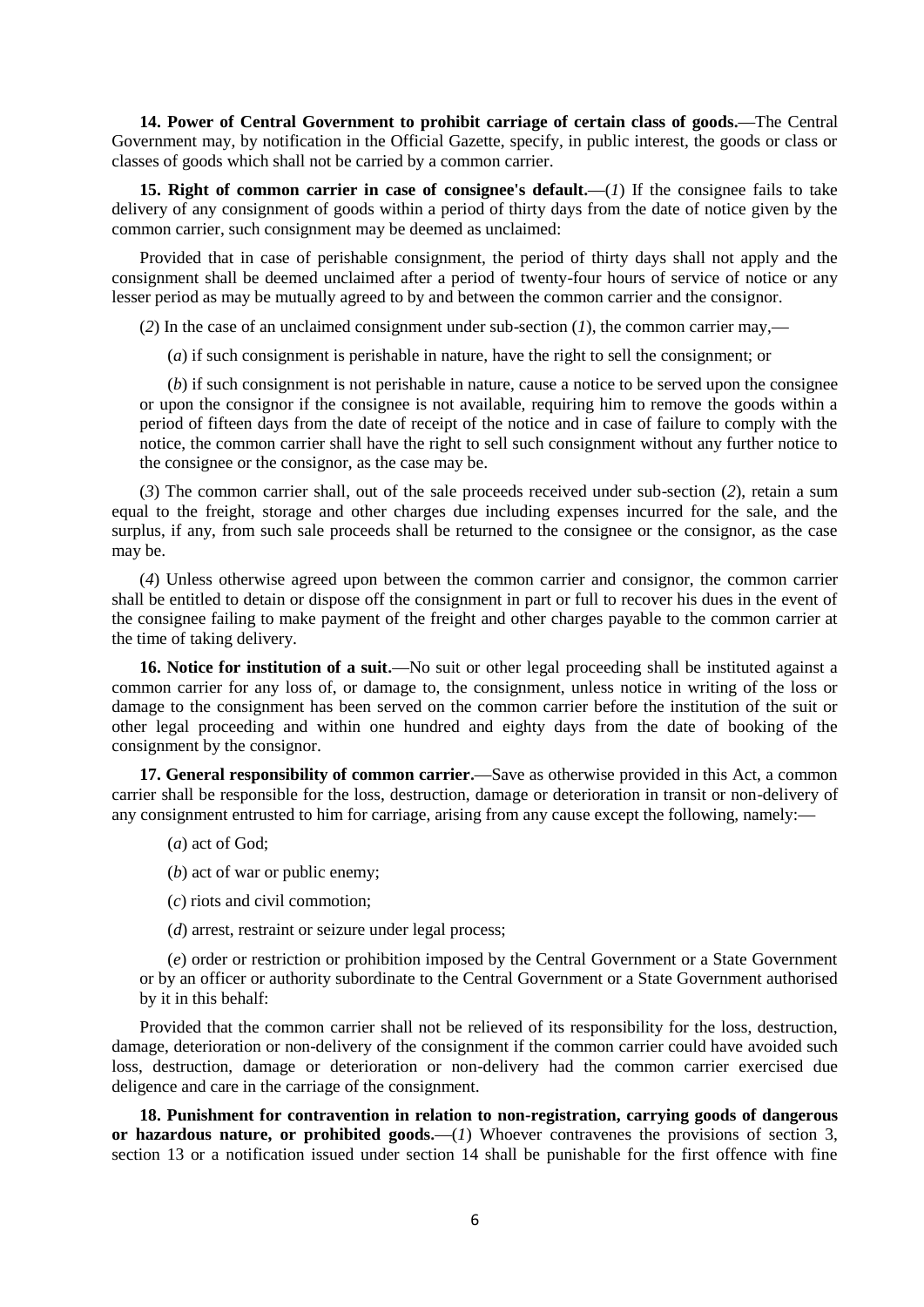which may extend to five thousand rupees, and for the second or subsequent offence with fine which may extend to ten thousand rupees.

(*2*) If the person committing an offence under this Act is a company, every person who, at the time the offence was committed, was in charge of, and was responsible to, the company for the conduct of the business of the company, as well as the company, shall be deemed to be guilty of the offence and shall be liable to be proceeded against and punished accordingly:

Provided that nothing contained in this sub-section shall render any such person liable to any punishment, if he proves that the offence was committed without his knowledge or that he had exercised all due diligence to prevent the commission of such offence.

(*3*) Notwithstanding anything contained in sub-section (*1*), where any offence under this Act has been committed by a company and it is proved that the offence has been committed with the consent or connivance of, or is attributable to any neglect on the part of, any director, manager, secretary or other officer of the company, such director, manager, secretary or other officer shall be proceeded against and punished accordingly.

*Explanation***.—**For the purpose of this section,**—**

(*a*) "company" means any body corporate and includes a firm or other association of individuals; and

(*b*) "director", in relation to a firm, means a partner in the firm.

**19. Composition of offences.—**(*1*) Any offence committed under section 18, may either before or after the institution of the prosecution, be compounded by such officers or authorities and for such amount as the State Government may, by notification in the Official Gazette, specify.

(*2*) Where an offence has been compounded under sub-section (*1*), the offender shall be discharged and no further proceedings shall be taken against him in respect of such offence.

**20. Power to make rules.—**(*1*) The Central Government may, by notification in the Official Gazette, make rules for carrying out the provisions of this Act.

(*2*) In particular, and without prejudice to the generality of the foregoing power, such rules may provide for all or any of the following matters, namely:**—**

(*a*) the form and manner of making an application for grant or renewal of a certificate of registration for main office or branch office and the fee thereof under sub-sections (*2*) and (*3*) of section 4<sup>.</sup>

(*b*) the other conditions of eligibility which are required to be fulfilled by an applicant under clause (*d*) of sub-section (*4*) of section 4;

(*c*) the form in which and the conditions subject to which certificate of registration or renewal may be granted under sub-section (*5*) of section 4;

(*d*) the form and manner of maintaining a register under clause (*a*) of sub-section (*7*) of section 4;

(*e*) the information and return which may be furnished to the registering authority and the transport research wing under clause (*c*) of sub-section (*7*) of section 4;

(*f*) fee for submitting the memorandum of appeal under sub-section (*2*) of section 6;

(*g*) the form and manner in which a goods forwarding note shall be executed by the consignor under sub-section (*1*) of section 8;

(*h*) the form and manner in which a common carrier shall issue goods receipt under sub-section (*1*) of section 9;

(*i*) liability of the common carrier for loss of, or damage to any consignment under sub-section (*1*) of section 10;